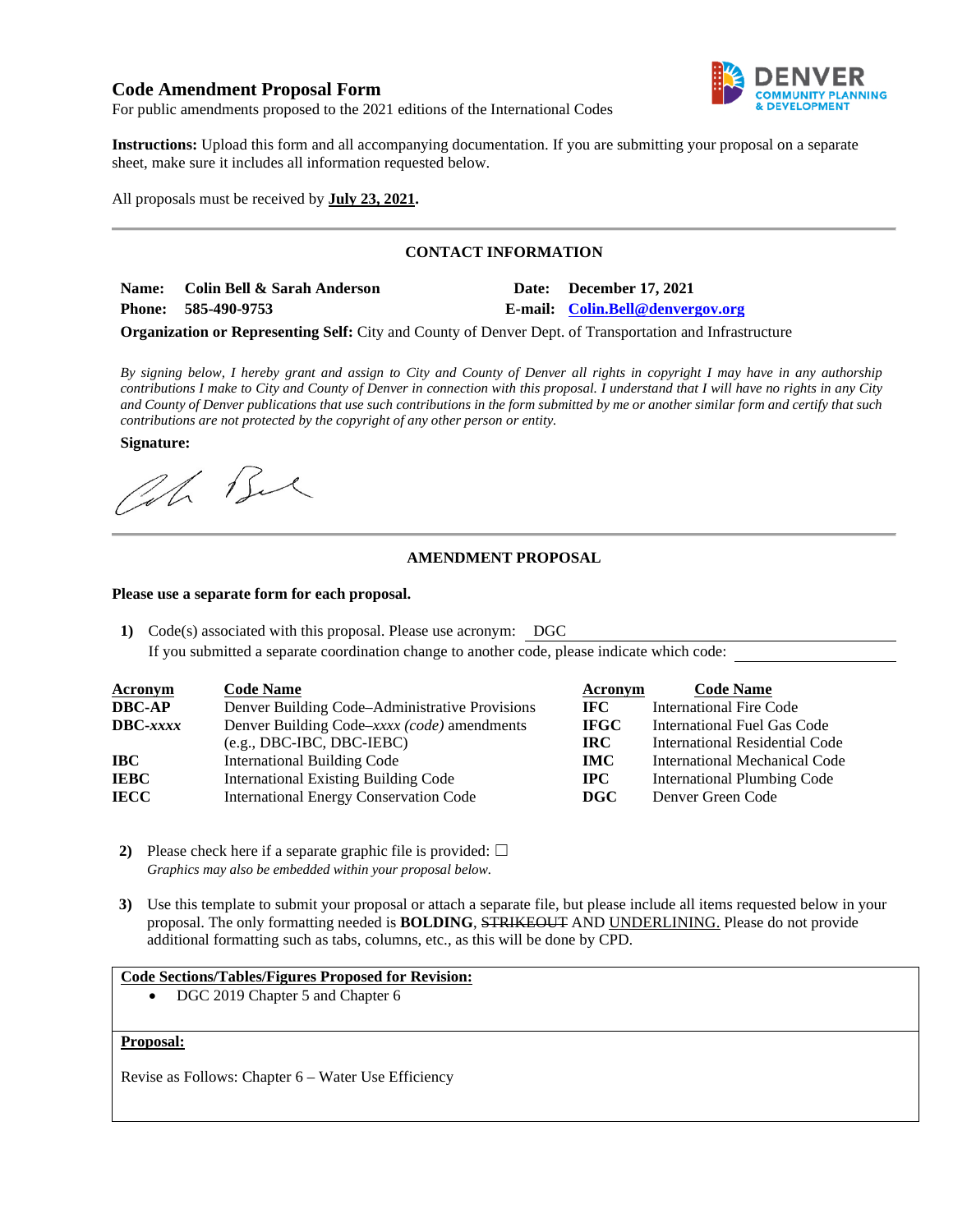**601.3.1.1 (6.3.1.1) Landscape Design**. A minimum of 80% of the area of the improved landscape shall be in biodiverse plantings of the following approved plants:

- a. Qualified trees from the Office of the City For- ester approved street tree list for Denver's public rights-of-way.
- b. Drought-tolerant groundcover, shrubs, and Xeric Grasses included in one of the following resources:
	- 1. "Plant Select" qualified plants.
	- 2. "Low-Water Native Plants for Colorado Gardens" as published by the Colorado Native Plant Society.
	- 3. Or other front range Colorado cities adopted xeric plant lists approved by the AHJ.

 Guidelines and Green Continuum of Streets. 4. City and County of Denver's Department of Transportation and Infrastructure's Ultra Urban Green Infrastructure

#### **Exceptions:**

 1. The area of dedicated athletic fields, golf courses, driving ranges, and areas dedicated for production of food for human consumption, shall be excluded from the calculation of the improved landscape for schools, residential common areas, or recreational facilities.

recreational facilities.<br>2. Landscape areas irrigated solely with alternative on-site sources of water shall be exempt from these requirements.

3. Wetland and riparian areas that use wetland and riparian Colorado plantings.

# **Stormwater Management in Chapter 5 – Site Sustainability (DGC)**

Revisions to DGC shown below:

 501.3.4 (5.3.4) Stormwater Management. Stormwater management systems shall be provided on the building *site*.

 501.3.5.1 (5.3.4.1) Projects on Greenfields. Projects on *greenfields* shall comply with at least one of the following:

- a. Stormwater management systems shall retain on *site* no less than the volume of precipitation during a single 24 h period equal to the 95th percentile precipitation event. *Building projects* with stormwater management systems that are designed to retain volumes greater than that of the 98th percentile precipitation event shall conduct a hydrologic analysis of the building *site* to determine the water balance of the *site* prior to its development, clearing, and filling and to demonstrate that the stormwater management system will not cause ecological impairment by starving receiving waters downstream of the *site*.
- b. The stormwater management system design shall maintain *site* water balance (the combined runoff, infiltration, and *evapotranspiration*) based on a hydrologic analysis of the *site*'s conditions prior to development, clearing, and filling.

 a. Stormwater management systems shall be included on *site,* designed to existing city criteria as well as the additional criteria listed below, dependent on the extent of soil disturbing activity during project development:

- a. Projects disturbing >1.0 ac of soil shall infiltrate or evapotranspire all rainfall from events up to 0.3 in within 72 hr.
- b. Projects disturbing between 0.5-1.0 ac of soil shall meet both detention and water quality requirements of the Denver Storm Drainage Design & Technical Criteria Manual
- c. Projects disturbing <0.5 ac shall meet detention requirements in the Denver Storm Drainage Design & Technical Criteria Manual and include downspout filters on all downspouts
- b. Stormwater management systems shall include the following non-structural stormwater controls, as appropriate:
	- a. Residential buildings must include 1 pet waste station per 30 units
	- b. Residential buildings with designated pet waste areas and/or dog runs must include water quality treatment of runoff or stormwater discharge from those areas